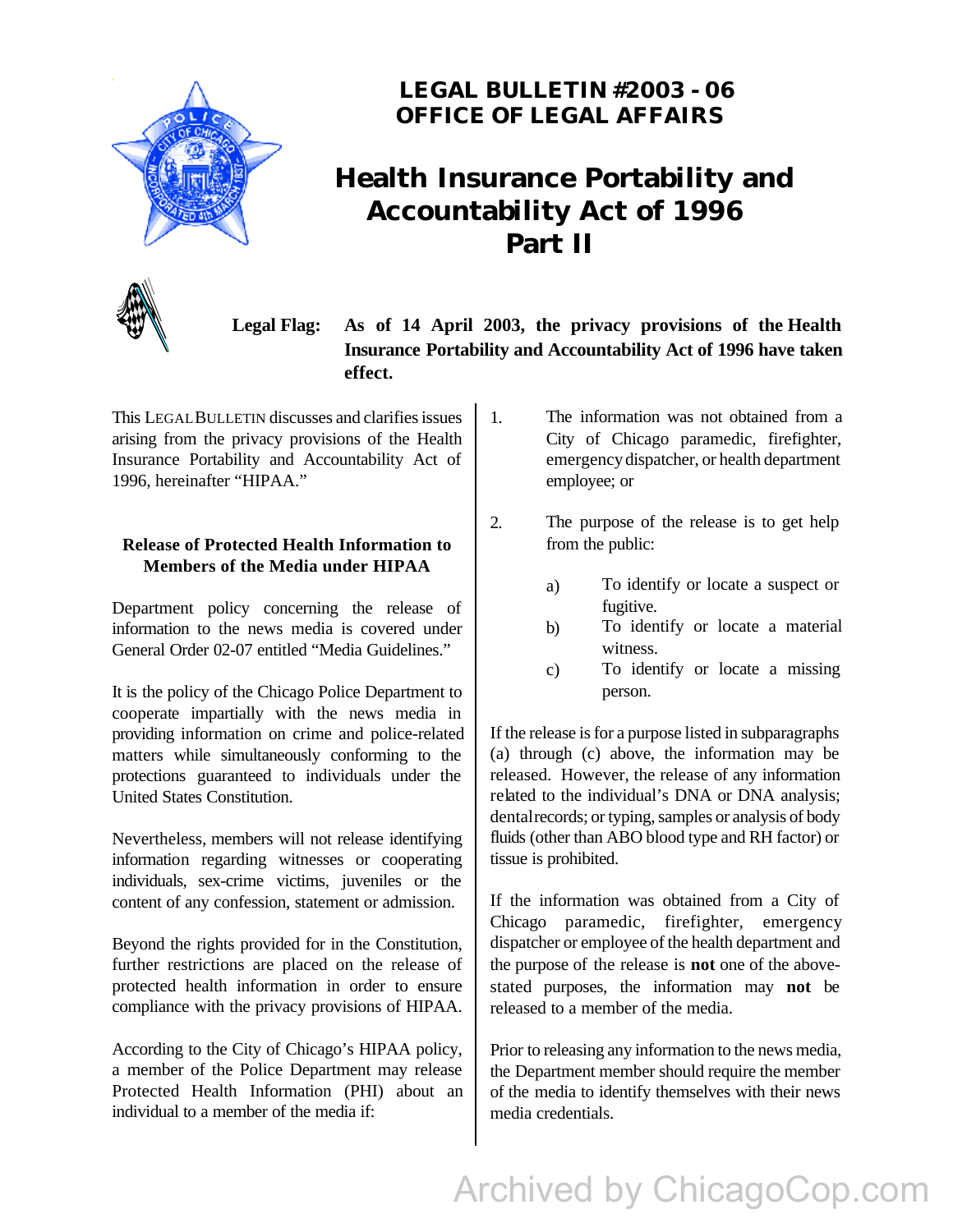Any questions regarding the release of information as outlined in G.O. 02-07, or under the additional restrictions under HIPAA, should be referred to the Office of News Affairs at 745-6110 (Bell) or 0541 (Pax).

#### **HIPAA and Law Enforcement Request for Protected Health Information (PHI)**

When a member of the Chicago Police Department is requesting the disclosure of a patient's protected health information, the below-stated information should be articulated:

- 1. That he/she is a law enforcement official employed by the City of Chicago Police Department;
- 2. That he/she is conducting an investigation and is making an administrative request for the protected health information of a patient under 45 C.F.R. § 164.512 (f).

The officer should provide as much information on the specific patient as possible, including name, date of birth and social security number. Furthermore, the officer must attest to the fact that:

- (1) The information sought is relevant and material to a legitimate law enforcement inquiry, including alleged incidents of child abuse, child neglect, or domestic violence;
- (2) The request is specific and limited in scope to the extent reasonably practicable in light of the purpose for which the information is sought; and
- (3) The de-identified information (*i.e.*, information with personal identifiers removed) cannot be reasonably used.

All of the above-stated information should be articulated clearly to the person from whom the protected health information is requested.

#### **Requesting Protected Health Information in Situations of Child Abuse**

In situations of suspected child abuse, an officer

should first attempt to obtain the protected health information under the law enforcement exceptions just discussed under 45 C.F.R. § 164.512 (f).

However, an officer may also request the disclosure of protected health information under 45 C.F.R. § 164.512(a). This allows for the disclosure as required by Illinois law under  $325$  ILCS  $5/11.1(a)(2)$ entitled "Abused and Neglected Child Reporting Act." According to this provision, access is allowed to "[a] law enforcement agency investigating known or suspected child abuse or neglect, known or suspected involvement in child pornography, known or suspected criminal sexual assault...."

#### **Prisoner with Communicable Disease or Infection**

Under 45 C.F.R. § 164.512 (k)(5), protected health information may be disclosed to a law enforcement official having lawful custody in certain situations. In all situations wherein an arresting officer is informed that the prisoner has a communicable disease or infection, the officer should write the warning "Universal precautions should be used when handling this prisoner" on the goldenrod (transportation) copy of the arrest report.

Since the goldenrod (transportation) copy stays with the prisoner at all times, the protected health information is not unnecessarily disseminated. Moreover, all officers who will come in contact with the prisoner are informed that universal precautions should be taken when interacting with the prisoner.

#### **Denial of Request for Protected Health Information**

Since the privacy provisions of HIPAA have only been in place since 14 April 2003, there will be situations when Department members and healthcare providers will have conflicting interpretations of the HIPAA provisions. In these situations, Department members will follow the procedures in S.O. 81-26 "Liaison with Hospitals, Detoxification Facilities and Mental Health Facilities." The officer should notify his/her immediate supervisor and submit a detailed To-From-Subject Report to the Director of Strategic Services Division.

# Archived by ChicagoCop.com